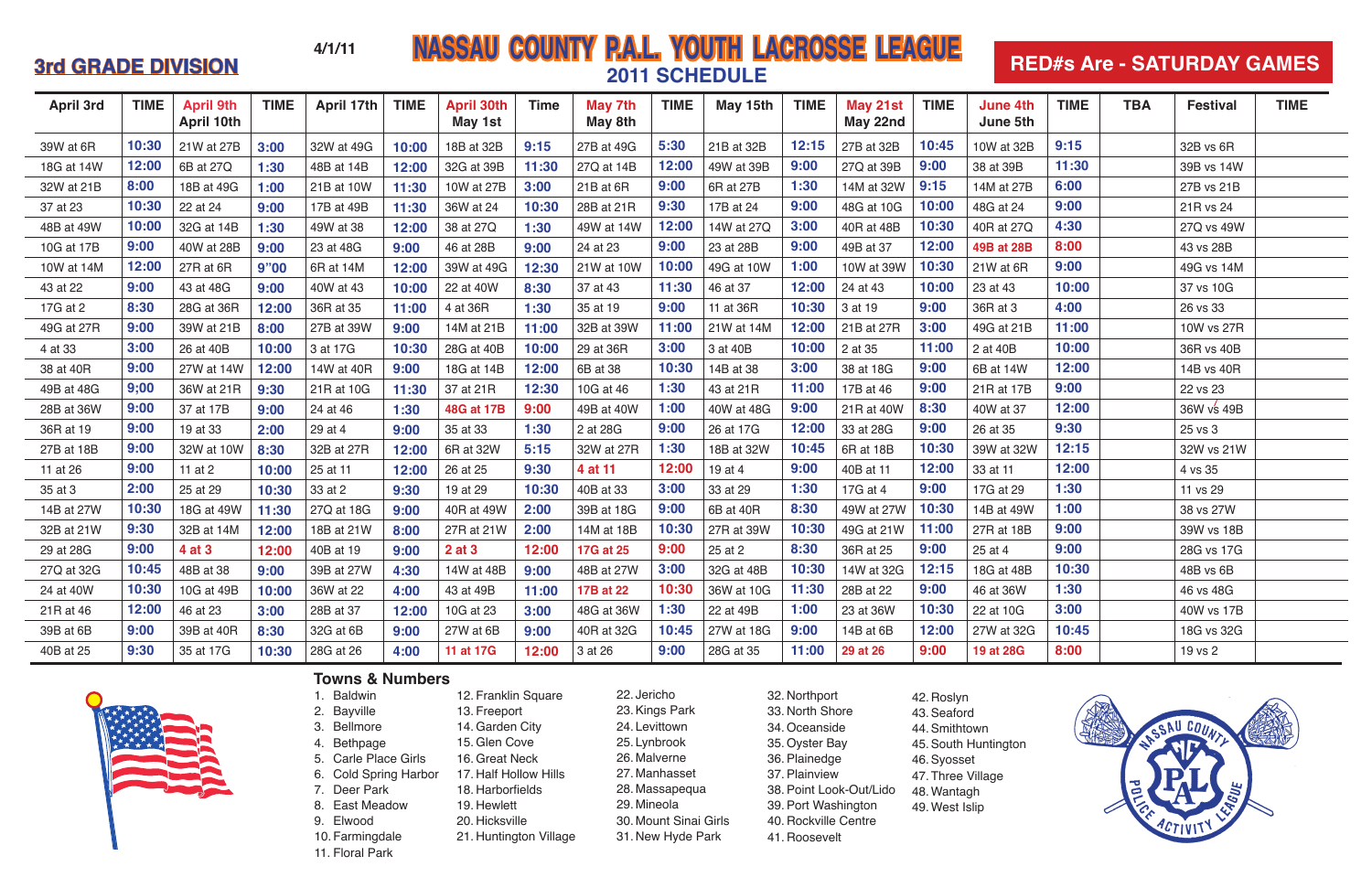# **APRIL 1, 2011 1, 2011 <b>NASSAU COUNTY P.A.L. YOUTH LACROSSE LEAGUE 2011 SCHEDULE**

#### **RED - SATURDAY GAMES**



### **Towns & Numbers**

1. Baldwin 2. Bayville 3. Bellmore 4. Bethpage 5. Carle Place Girls 6. Cold Spring Harbor 7. Deer Park 8. East Meadow 9. Elwood 10.Farmingdale 11.Floral Park 12.Franklin Square 13.Freeport 14.Garden City 15.Glen Cove 16.Great Neck 17.Half Hollow Hills 18.Harborfields 19.Hewlett 20.Hicksville 21.Huntington Village 22.Jericho 23.Kings Park 24.Levittown 25.Lynbrook 26.Malverne 27.Manhasset 28.Massapequa 29.Mineola 30.Mount Sinai Girls 31.New Hyde Park 32.Northport 33.North Shore 34.Oceanside 35.Oyster Bay 36.Plainedge 37.Plainview 38.Point Look-Out/Lido 39.Port Washington 40.Rockville Centre 41.Roosevelt 42.Roslyn 43.Seaford 44.Smithtown 45.South Huntington 46.Syosset 47.Three Village 48.Wantagh 49.West Islip

| <b>April 3rd</b> | <b>TIME</b> | <b>April 10th</b>        | <b>TIME</b> | <b>April 17th</b> | <b>TIME</b> | <b>April 30th</b><br>May 1st | <b>Time</b> | May 7th<br>May 8th      | <b>TIME</b> | May 15th                      | <b>TIME</b> | May 22nd      | <b>TIME</b> | <b>June 4th</b><br>June 5th | <b>TIME</b> | <b>TBA</b> | <b>Festival</b> | <b>TIME</b> |
|------------------|-------------|--------------------------|-------------|-------------------|-------------|------------------------------|-------------|-------------------------|-------------|-------------------------------|-------------|---------------|-------------|-----------------------------|-------------|------------|-----------------|-------------|
| <b>Bye 36</b>    |             | <b>Bye 39</b>            |             | <b>Bye 10G</b>    |             | <b>Bye 47G</b>               |             | <b>Bye 27B</b>          |             | <b>Bye 42</b>                 |             | <b>Bye 46</b> |             | <b>Bye 48B</b>              |             | 42 at 10G  | 28B vs ??       |             |
| 4 at 44          | 12:00       | 17G at 27R               | 1:30        | 14W at 21B        | 9:30        | 2 at 14M                     | 3:30        | 27R at 21B              | 11:00       | 32B at 14M                    | 12:00       | 27R at 14M    | 4:00        | 47W at 14M                  | 1:30        | 47G at 48B | 14M vs 44       |             |
| 25 at 40B        | 10:00       | 3G at 24                 | 10:30       | 10W at 11         | 1:30        | 22 at 28G                    | 12:00       | 24 at 11                | 2:00        | 48G at 28G                    | 12:00       | 24 at 28G     | 10:30       | 34 at 28G                   | 11:00       | 39 at 36   | 28G vs 40B      |             |
| 3B at 49B        | 11:30       | 40R at 17B               | 9:00        | 32G at 49W        | 1:00        | 33 at 17B                    | 12:00       | 23 at 38                | 9:00        | 32G at 17B                    | 1:30        | 6B at 18B     | 12:00       | 6B at 17B                   | 12:00       | 46 at 27B  | 38 vs 17B       |             |
| 14W at 32B       | 12:15       | 2 at 21B                 | 11:00       | 32B at 47W        | 11:00       | 47W at 27R                   | 4:30        | 32B at 44               | 12:00       | 44 at 27R                     | 1:30        | 6R at 14W     | 12:00       | 6R at 27R                   | 4:30        |            | 27R vs 32B      |             |
| 10W at 48G       | 10:30       | 22 at 11                 | 12:00       | 48G at 34         | 10:30       | 34 at 24                     | 12:00       | 48G at 40B              | 4:00        | 40B at 24                     | 12:00       | 29 at 10W     | 11:30       | 29 at 24                    | 12:00       |            | 24 vs 48G       |             |
| 34 at 29         | 9:00        | 19 at 40B                | 1:00        | 40B at 29         | 9:00        | 25 at 11                     | 12:00       | <b>3G at 34</b>         | 9:45        | 11 at 34                      | 10:30       | 34 at 25      | 10:45       | 3G at 40B                   | 10:30       |            | 11 vs 29        |             |
| 18B at 32G       | 1:45        | 18G at 23                | 9:00        | 49B at 6B         | 10:30       | 14B at 23                    | 9:00        | 17B at 49B              | 4:00        | 49B at 23                     | 10:00       | 49W at 3B     | 12:00       | 49W at 23                   | 9:00        |            | 32W vs 23       |             |
| 47W at 6R        | 12:00       | 27W at 44                | 2:30        | 44 at 6R          | 9:00        | 4 at 21B                     | 3:30        | 17G at 47W              | 9:00        | 21B at 47W                    | 12:00       | 47W at 4      | 10:30       | 17G at 44                   | 12:00       |            | 21B vs 6R       |             |
| 49W at 6B        | 3:00        | 33 at 38                 | 10:30       | 38 at 18B         | 10:30       | 3B at 38                     | 3:00        | 18B at 14B              | 1:30        | 32W at 38                     | 4:30        | 32G at 14B    | 12:00       | 38 at 32G                   | 3:15        |            | 40R vs 49B      |             |
| 21B at 27W       | 3:00        | 4 at 32B                 | 10:45       | 27R at 4          | 12:00       | 6R at 32B                    | 10:45       | 14M at 4                | 10:30       | 17G at 6R                     | 9:00        | 32B at 27W    | 4:30        | 21B at 32B                  | 1:45        |            | 47W vs 27W      |             |
| 11 at 19         | 10:30       | 25 at 48G                | 10:30       | 24 at 25          | 9:30        | 29 at 48G                    | 10:30       | <b>28G at 25</b>        | 10:15       | 3G at 29                      | 9:00        | 48G at 19     | 10:30       | 11 at 48G                   | 9:00        |            | 34 vs 19        |             |
| 24 at 22         | 10:30       | 10W at 34                | 10:30       | 28G at 19         | 10:30       | 40B at 10W                   | 3:00        | 10W at 19               | 10:30       | 22 at 10W                     | 10:00       | 40B at 22     | 1:00        | 25 at 10W                   | 8:30        |            | 10W vs 3G       |             |
| 48B at 46        | 10:30       | 46 at 27Q                | 3:00        | 36 at 46          | 9:00        | 46 at 43                     | 10:00       | 40W at 46               | 9:00        | 46 at 35                      | 12:30       | 21W at 39     | 9:30        | 47G at 46                   | 12:00       |            | 48B vs 43       |             |
| 38 at 14B        | 1:30        | 14B at 49B               | 2:30        | 23 at 3B          | 4:00        | 18B at 49B                   | 8:00        | 6B at 33                | 1:30        | 40R at 49W                    | 2:30        | 49B at 33     | 12:30       | 40R at 18B                  | 10:30       |            | 18G vs 32G      |             |
| 27R at 2         | 11:30       | 14W at 47W               | 1:00        | 14M at 27W        | 1:30        | 44 at 14W                    | 1:30        | 14W at 27W              | 3:00        | 2 at 14W                      | 4:30        | 44 at 2       | 2:30        | 4 at 14W                    | 12:00       |            | 14W vs 17G      |             |
| 14M at 17G       | 10:30       | 14M at 6R                | 12:00       | 2 at 17G          | 9:00        | <b>27W at 17G</b>            | 10:30       | 6R at 2                 | 1:00        | 27W at 4                      | 10:30       | 21B at 17G    | 9:00        | 27W at 2                    | 11:30       |            | 4 vs 2          |             |
| 32W at 40R       | 8:30        | 32W at 6B                | 1:30        | 18G at 32W        | 9:00        | 40R at 18G                   | 9:00        | 3B at 32W               | 9:15        | 14B at 3B                     | 2:00        | 17B at 32W    | 1:45        | 49B at 32W                  | 5:15        |            | 3B vs 18B       |             |
| 35 at 49G        | 1:00        | 47G at 21W               | 12:30       | 49G at 27Q        | 3:00        | 28B at 21W                   | 5:00        | 21W at 49G              | 2:30        | 36 at 21W                     | 8;00        | 27Q at 48B    | 9:00        | 27Q at 21W                  | 12:30       |            | 27Q vs 35       |             |
| 23 at 33         | 1:30        | 3B at 32G                | 12:15       | 17B at 14B        | 1:30        | 6B at 32G                    | 3:15        | 49W at 18G              | 12:00       | 18G at 6B                     | 1:30        | 38 at 18G     | 12:00       | 18G at 3B                   | 6:00        |            | 33 vs 49W       |             |
| 28G at 3G        | 4:00        | 28G at 29                | 9:00        | 22 at 3G          | 2:00        | 19 at 3G                     | 2:00        | 29 at 22                | 12:30       | 19 at 25                      | 9:30        | 11 at 3G      | 2:00        | 19 at 22                    | 12:30       |            | 25 vs 22        |             |
| 10G at 27Q       | 1:30        | 43 at 40W                | 11:30       | 27B at 48B        | 10:30       | 42 at 40W                    | 11:30       | 48B at 42               | 12:00       | 49G at 40W                    | 11:30       | 10G at 35     | 12:30       | 10G at 40W                  | 8:30        |            | 40W vs 21W      |             |
| 17B at 18G       | 10:30       | 18B at 49W   4:00        |             | 33 at 40R         | 10:30       | 32W at 49W                   | 5:00        | 32G at 40R $\vert$ 2:30 |             | 33 at 18B                     | 10:30       | 23 at 40R     | 10:00       | 14B at 33                   | 2:00        |            | 14B vs 6B       |             |
| 39 at 47G        | 9:30        | 48B at 10G               | 10:00       | 43 at 39          | 10:30       | 39 at 10G                    | 4:30        | 35 at 39                |             | 12:30 28B at 48B              | 12:00       | 40W at 47G    | 10:00       | 49G at 39                   | 1:00        |            | 46 vs 39        |             |
| 27B at 42        | 1:00        | 28B at 27B               | 4:30        | 40W at 35         | 12:30       | 35 at 27B                    | 4:30        | 27Q at 28B              |             | 10:30 $ 39$ at 27B            | 9:00        | 49G at 28B    | 1:30        | 27B at 36                   | 3:00        |            | 10G vs 36       |             |
| 21W at 43        | 11:00       | 35 at 36                 | 1:30        | 28B at 47G        | 9:30        | 27Q at 36                    | 12:00       | 36 at 47G               |             | 10:30 $ 43$ at 27Q            | 4:30        | 27B at 43     | 11:30       | 42 at 28B                   | 11:00       |            | 42 vs 47G       |             |
| 40W at 28B       |             | <b>10:30</b>   42 at 49G | 5:30        | 21W at 42         | 1:00        | 48B at 49G                   | 3:30        | 10G at 43               |             | 10:00 $ 47G \text{ at } 10G $ | 1:00        | 36 at 42      | 3:30        | 43 at 35                    | 11:00       |            | 27B vs 49G      |             |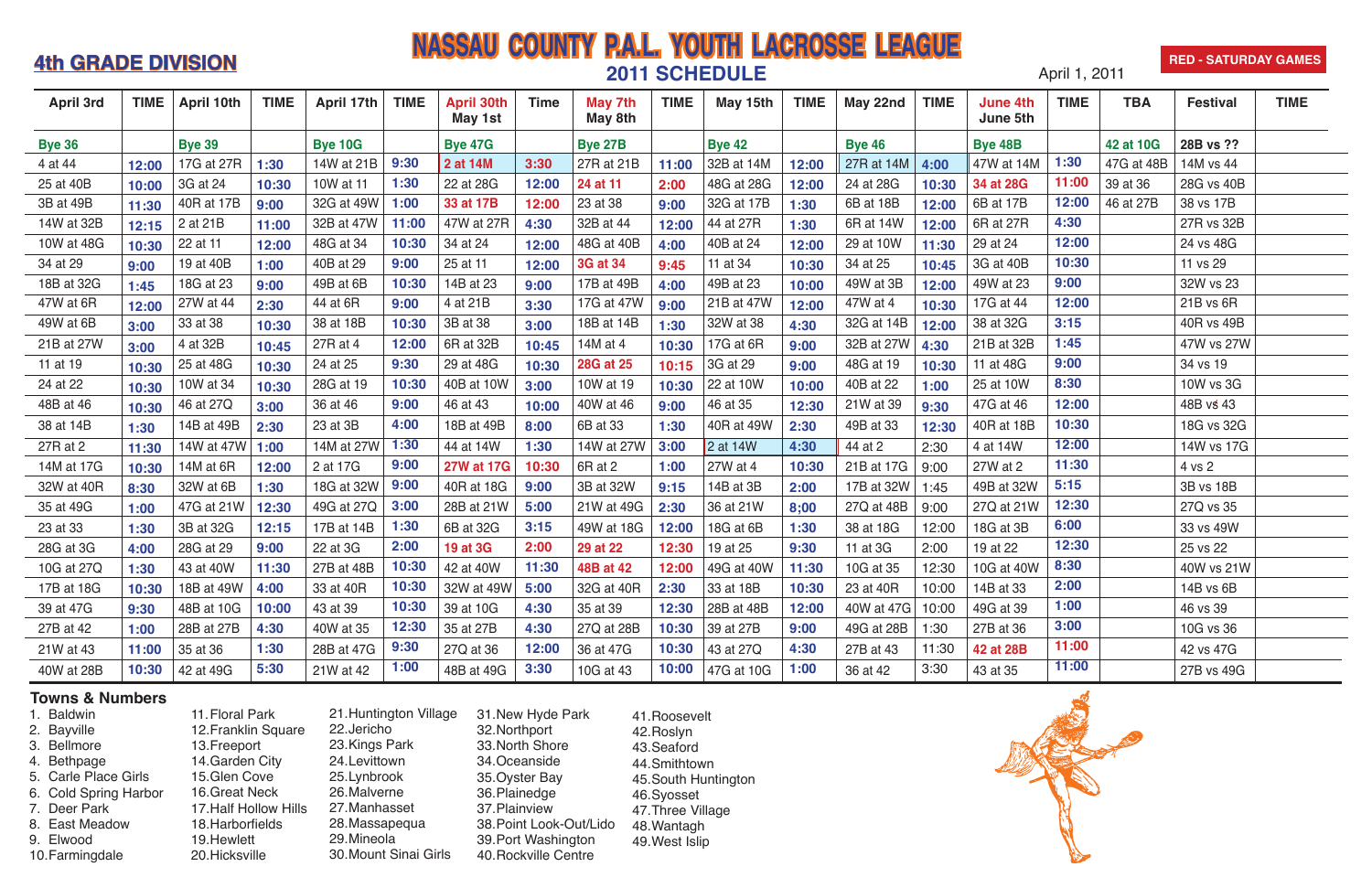- 1. Baldwin<br>2. Bayville
- 2. Bayville
- 
- 3. Bellmore<br>4. Bethpage 4. Bethpage
- 5. Carle Place Girls
- 6. Cold Spring Harbor
- 7. Deer Park
- 8. East Meadow
- 9. Elwood
- 
- 10. Farmingdale
- 11. Floral Park 12. Franklin Square 13. Freeport 14. Garden City 15. Glen Cove 16. Great Neck 17. Half Hollow Hills 18. Harborfields 19. Hewlett 20. Hicksville
- 21. Huntington Village 22. Jericho 23. Kings Park 24. Levittown 25. Lynbrook 26. Malverne 27. Manhasset 28. Massapequa 29. Mineola 30. Mount Sinai Girls
- 31. New Hyde Park
- 32. Northport
- 33. North Shore
- 34. Oceanside
- 35. Oyster Bay
- 36. Plainedge
- 37. Plainview 38. Point Look-Out/Lido
- 39. Port Washington
- 40. Rockville Centre

### **Towns & Numbers**

### **5th GRADE DIVISION**<br>**2011 SCHEDULE** April 1, 2011 **NASSAU COUNTY P.A.L. YOUTH LACROSSE LEAGUE 2011 SCHEDULE RED - SATURDAY GAMES**

| <b>April 3rd</b> | <b>TIME</b> | April 10th     | <b>TIME</b> | April 17th     | <b>TIME</b> | <b>April 30th</b><br>May 1st | <b>Time</b> | <b>May 7th</b><br>May 8th | <b>TIME</b> | May 15th      | <b>TIME</b> | May 21st<br>May 22nd | <b>TIME</b> | <b>June 4th</b><br>June 5th | <b>TIME</b> | <b>TBA</b> | <b>Festival</b> | <b>TIME</b> |
|------------------|-------------|----------------|-------------|----------------|-------------|------------------------------|-------------|---------------------------|-------------|---------------|-------------|----------------------|-------------|-----------------------------|-------------|------------|-----------------|-------------|
| <b>Bye 32B</b>   |             | <b>Bye 14M</b> |             | <b>Bye 28B</b> |             | <b>Bye 6R</b>                |             | <b>Bye 27W</b>            |             | <b>Bye 2</b>  |             | <b>Bye 47</b>        |             | <b>Bye 27R</b>              |             |            | 28B vs ??       |             |
| <b>Bye 20</b>    |             | <b>Bye 21R</b> |             | <b>Bye 33</b>  |             | <b>Bye 19</b>                |             | <b>Bye 37W</b>            |             | <b>Bye 36</b> |             | <b>Bye 11</b>        |             | <b>Bye 34</b>               |             |            | 33 vs ??        |             |
| 4 at 27R         | 12:00       | 28B at 47      | 11:30       | 48G at 47      | 12:30       | 28B at 32B                   | 10:45       | 14M at 47                 | 12:00       | 44 at 32B     | 10:45       | 14M at 32B           | 3:15        | 27W at 32B                  | 9:15        | 32B at 27R | 32B vs 18G      |             |
| 42 at 34         | 12:00       | 33 at 11       | 1:30        | 43 at 11       | 3:00        | 33 at 20                     | 9:00        | 21R at 11                 | 10:30       | 28G at 20     | 3:00        | 21R at 20            | 11:00       | 37W at 20                   | 11:00       | 20 at 34   | 20 vs 43        |             |
| 17G at 40W       | 11:30       | 27B at 17G     | 10:30       | 17G at 18B     | 12:00       | <b>46R at 17G</b>            | 3:00        | 17G at 38W                | 1:30        | 32W at 17G    | 10:30       | 17G at 21B           | 12:30       | 39W at 17G                  | 9:00        | 6R at 14M  | 17G vs 10G      |             |
| 39B at 19        | 1:30        | 19 at 29       | 12:00       | 29 at 25       | 12:00       | 40B at 39B                   | 1:00        | 35 at 40B                 | 10:30       | 25 at 35      | 2:00        | 10W at 39B           | 11:00       | 35 at 10W                   | 10:00       | 47 at 2    | 40B vs 10W      |             |
| 40R at 14W       | 3:00        | 49B at 48G     | 12:00       | 49G at 46B     | 10:30       | 32G at 17B                   | 10:30       | 48G at 46B                | 10:30       | 23 at 17B     | 9:00        | 48G at 17B           | 10:30       | 14B at 17B                  | 10:30       | 19 at 21R  | 17B vs 14W      |             |
| 49G at 44        | 1:15        | 6R at 27R      | 4:30        | 44 at 27W      | 3:00        | 27W at 14M                   | 1:30        | 44 at 27R                 | 4:30        | 27R at 14M    | 1:30        | 2 at 18G             | 3:00        | 2 at 14M                    | 1:30        | 28B at 27W | 14M vs 44       |             |
| 39W at 46R       | 9:00        | 18B at 40W     | 2:30        | 40W at 46R     | 12:00       | 32W at 39W                   | 2:30        | 18B at 32W                | 12:15       | 46R at 18B    | 1:30        | 27B at 39W           | 12:30       | 18B at 27B                  | 6:00        | 11 at 36   | 32W vs 27B      |             |
| 21B at 18B       | 12:00       | 32W at 21B     | 2:00        | 21B at 27B     | 9:00        | 40W at 21B                   | 2:00        | 10G at 21B                | 12:30       | 21B at 39W    | 9:30        | 10G at 40W           | 11:30       | 46R at 10G                  | 11:30       | 33 at 37W  | 21B vs 46R      |             |
| 18G at 23        | 9:00        | 32G at 46B     | 9:00        | 23 at 14B      | 3:00        | 14B at 48G                   | 12:00       | 23 at 14W                 | 1:30        | 14W at 48G    | 1:30        | 6B at 49G            | 1:30        | 6B at 48G                   | 12:00       |            | 48G vs 23       |             |
| 27W at 2         | 5:30        | 4 at 44        | 1:15        | 27R at 2       | 3:30        | 4 at 47                      | 9:30        | 32B at 4                  | 12:00       | 47 at 27W     | 3:00        | 27W at 4             | 3:00        | 47 at 44                    | 1:15        |            | 47 vs 27R       |             |
| 27Q at 35        | 9:30        | 40B at 27Q     | 12:00       | 27Q at 10W     | 1:00        | 29 at 27Q                    | 6:00        | 21W at 27Q                | 1:30        | 27Q at 39B    | 11:00       | 21W at 29            | 1:30        | 25 at 21W                   | 5:00        |            | 27Q vs 25       |             |
| 43 at 28G        | 9:00        | 35 at 34       | 12:00       | 28G at 37W     | 10:30       | 37W at 21R                   | 3:30        | <b>28G at 34</b>          | 2:45        | 34 at 21R     | 9:30        | 36 at 43             | 1:00        | 36 at 21R                   | 6:30        |            | 21R vs'28G      |             |
| 14B at 6B        | 10:30       | 48B at 14W     | 3:00        | 14W at 6B      | 12:00       | 40R at 46B                   | 12:00       | 49B at 14B                | 3:00        | 46B at 14B    | 3:00        | 14B at 40R           | 5:30        | 49B at 14W                  | 3:00        |            | 46B vs 6B       |             |
| 10G at 27B       | 4:30        | 39W at 10G     | 11:30       | 10G at 32W     | 10:45       | 18B at 10G                   | 10:00       | 39W at 40W                | 9:00        | 38W at 10G    | 4:00        | 38W at 18B           | 4:30        | 21B at 38W                  | 10:30       |            | 38W vs 40W      |             |
| 21W at 10W       | 11:30       | 39B at 21W     | 3:30        | 21W at 40B     | 5:30        | 35 at 21W                    | 5:00        | 39B at 29                 | 10:30       | 38B at 21W    | 11:00       | 38B at 35            | 2:00        | 27Q at 38B                  | 12:00       |            | 38B vs 29       |             |
| 47 at 6R         | 9:00        | 18G at 27W     | 10:30       | 14M at 4       | 3:00        | 2 at 44                      | 12:00       | 18G at 6R                 | 10:30       | 28B at 18G    | 12:00       | 44 at 6R             | 9:00        | 4 at 18G                    | 12:00       |            | 27W vs 6R       |             |
| 37W at 36        | 10:30       | 42 at 28G      | 12:00       | 34 at 36       | 10:30       | 42 at 11                     | 1:30        | 20 at 42                  | 1:15        | 11 at 37W     | 1:30        | 37W at 42            | 2:00        | 11 at 28G                   | 12:30       |            | 11 vs 34        |             |
| 38W at 32W       | 10:45       | 46R at 38W     | 12:00       | 38W at 39W     | 9:30        | 27B at 38W                   | 12:00       | 27B at 46R                | 3:00        | 40W at 27B    | 10:30       | 32W at 46R           | 10:30       | 40W at 32W                  | 12:15       |            | 39W vs 18B      |             |
| 3 at 29          | 12:00       | 10W at 3       | 6:00        | 3 at 35        | 2:00        | 25 at 3                      | 6:00        | 3 at 38B                  | 3:00        | 40B at 3      | 4:00        | 3 at 27Q             | 6:00        | 39B at 3                    | 2:00        |            | 3 vs 21W        |             |
| 46B at 48B       | 12:00       | 40R at 23      | 10:30       | 18G at 40R     | 4:00        | 6B at 23                     | 10:30       | 17B at 40R                | 5:30        | 49B at 6B     | 12:00       | 23 at 48B            | 12:00       | 46B at 23                   | 10:30       |            | 14B vs 48B      |             |
| 14M at 28B       | 12:00       | 32B at 2       | 11:30       | 32B at 6R      | 1:30        | 27R at 18G                   | 1:30        | 2 at 28B                  | 12:00       | 6Rat4         | 12:00       | 27R at 28B           |             | 12:00 6R at 28B             | 12:30       |            | 4 vs 2          |             |
| 11 at 25         | 10:45       | 43 at 37W      | 9:30        | 21R at 42      | 2:30        | 36 at 28G                    | 1:30        | 43 at 19                  | 1:30        | 33 at 43      | 10:00       | 28G at 19            | 1:30        | 42 at 43                    | 11:30       |            | 37W vs 19       |             |
| 38B at 40B       | 1:00        | 25 at 38B      | 1:30        | 38B at 39B     | 11:00       | 10W at 38B                   | 1:30        | <b>10W at 25</b>          | 1:00        | 29 at 10W     | 4:00        | 40B at 25            | 11:30       | 29 at 40B                   | 11:30       |            | 39B vs 35       |             |
| 48G at 32G       | 9:15        | 49G at 14B     | 3:00        | 17B at 48B     | 12:00       | 14W at 49G                   | 6:30        | 49G at 48B                | 12:00       | 32G at 49G    | 10:00       | 14W at 32G           | 5:15        | 40R at 49G                  | 2:30        |            | 49G vs 49B      |             |
| 21R at 33        | 12:15       | 20 at 36       | 3:00        | 20 at 19       | 1:30        | 34 at 43                     | 11:30       | 36 at 33                  | 12:15       | 19 at 42      | 12:30       | 34 at 33             | 11:00       | 19 at 33                    | 12:30       |            | 42 vs 36        |             |
| 17B at 49B       | 2:30        | 17B at 6B      | 10:30       | 32G at 49B     | 10:00       | 48B at 49B                   | 5:00        | 6B at 32G                 | 1:45        | 48B at 40R    | 1:00        | 46B at 49B           | 3:00        | 48B at 32G                  | 10:45       |            | 40R vs 32G      |             |

- 41. Roosevelt
- 42. Roslyn
- 43. Seaford
- 44. Smithtown
- 45. South Huntington
- 46. Syosset
- 47. Three Village
- 48. Wantagh 49. West Islip
- 



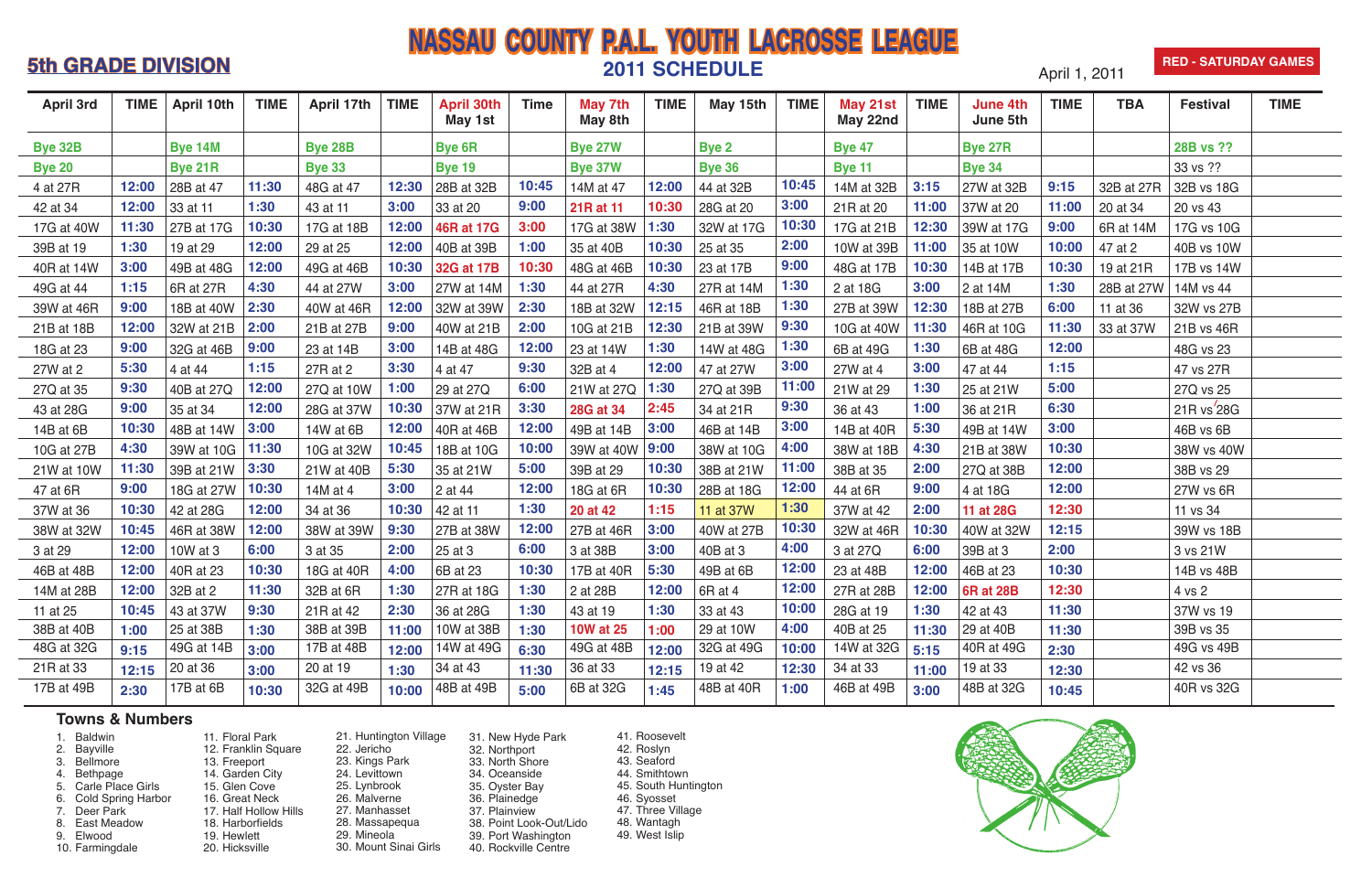# **6th GRADE DIVISION**<br> **2011 SCHEDULE** April 1, 2011 **NASSAU COUNTY P.A.L. YOUTH LACROSSE LEAGUE**

#### **RED - SATURDAY GAMES**



1. Baldwin 2. Bayville 3. Bellmore 4. Bethpage 5. Carle Place Girls 6. Cold Spring Harbor 7. Deer Park 8. East Meadow 9. Elwood 10. Farmingdale

11. Floral Park

12. Franklin Square 13. Freeport 14. Garden City 15. Glen Cove 16. Great Neck 17. Half Hollow Hills 18. Harborfields 19. Hewlett 20. Hicksville

21. Huntington Village 22. Jericho 23. Kings Park 24. Levittown 25. Lynbrook 26. Malverne 27. Manhasset 28. Massapequa 29. Mineola 30. Mount Sinai Girls

31. New Hyde Park 32. Northport 33. North Shore 34. Oceanside 35. Oyster Bay 36. Plainedge 37. Plainview 38. Point Look-Out/Lido 39. Port Washington

40. Rockville Centre

### **Towns & Numbers**

| <b>April 3rd</b> | <b>TIME</b> | April 10th     | <b>TIME</b> | April 17th     | <b>TIME</b> | <b>April 30th</b><br>May 1st | <b>Time</b> | May 7th<br>May 8th | <b>TIME</b>        | May 15th                        | <b>TIME</b> | May 22nd          | <b>TIME</b> | <b>June 4th</b><br>June 5th | <b>TIME</b> | <b>TBA</b> | <b>Festival</b>       | <b>TIME</b> |
|------------------|-------------|----------------|-------------|----------------|-------------|------------------------------|-------------|--------------------|--------------------|---------------------------------|-------------|-------------------|-------------|-----------------------------|-------------|------------|-----------------------|-------------|
| <b>Bye 33W</b>   |             | <b>Bye 18B</b> |             | <b>Bye 24R</b> |             | <b>Bye 27W</b>               |             | Bye 4              |                    | <b>Bye 19</b>                   |             | <b>Bye 29</b>     |             | <b>Bye 35</b>               |             |            | 43 vs ??              |             |
| 32B at 47        | 11:00       | 14B at 32B     | 1:45        | 32B at 27Q     | 4:30        | 44 at 32B                    | 12:15       | 32B at 11          | 9:00               | 6R at 32B                       | 3:15        | 32B at 49G        | 4:30        | 21R at 32B                  | 1:45        |            | 18B at 33W 32B vs 17B |             |
| 34 at 19         | 12:00       | 43 at 34       | 1:30        | 20 at 36       | 12:00       | 36 at 34                     | 10:30       | 3 at 43            | 1:00               | 18B at 34                       | 12:00       | 33M at 43         | 2:30        | 34 at 33W                   | 11:00       | 19 at 24R  | 34 vs 33M             |             |
| 46B at 21W       | 11:00       | 29 at 49B      | 10:00       | 18G at 48G     | 1:15        | 27B at 49B                   | 3:30        | 32G at 48G         | 10:30              | 18G at 29                       | 10:30       | 46R at 48G        | 2:30        | 8 at 18G                    | 1:30        | 4 at 29    | 8 vs 40W              |             |
| 14B at 18W       | 10:30       | 48B at 10G     | 1:00        | 17B at 14B     | 3:00        | 18W at 14M                   | 3:00        | 6B at 14B          | 4:30               | 14W at 6B                       | 10:30       | 17G at 14B        | 3:00        | 38 at 14B                   | 3:00        | 27W at 35  | 6B vs 40R             |             |
| 49G at 27Q       | 9:00        | 47 at 49G      | 11:30       | 49G at 44      | 1:15        | 6R at 49G                    | 2:00        | 17B at 49G         | 1:00               | 49G at 2                        | 1:00        | 17B at 47         | 11:30       | 48B at 17B                  | 10:30       |            | 49G vs 48B            |             |
| 46R at 18G       | 12:00       | 39 at 32G      | 3:15        | 46B at 8       | 11:30       | 40W at 32G                   | 1:45        | 49B at 21W         | 2:00               | 21W at 40W                      | 4:00        | 40B at 21W        | 2:00        | 21W at 39                   | 2:30        |            | 18G vs 49B            |             |
| 36 at 33M        | 11:00       | 27W at 24B     | 12:00       | 33M at 3       | 12:00       | 43 at 24B                    | 6:30        | 24B at 33M         | 11:00              | 33W at 24B                      | 1:30        | 3 at 35           | 3:30        | 3 at 24B                    | 1:30        |            | 20 vs 24B             |             |
| 20 at 43         | 9:30        | 19 at 33M      | 12:30       | 24B at 19      | 12:00       | 35 at 33M                    | 11:00       | 24R at 25          | 2:30               | 27W at 24R                      | 10:30       | 33W at 19         | 12:00       | 25 at 36                    | 4:30        |            | 3 vs 36               |             |
| 40R at 28G       | 10:30       | 14M at 28B     | 10:30       | 38 at 10G      | 1:00        | 48B at 28B                   | 10:30       | 17G at 47          | 1:30               | 38 at 28B                       | 10:30       | 21R at 6B         | 10:30       | 2 at 28B                    | 9:30        |            | 14B vs 28B            |             |
| 24R at 3         | 6:00        | 25 at 20       | 9:00        | 34 at 35       | 3:30        | 19 at 20                     | 8:00        | 35 at 19           | 12:00              | 33M at 20                       | 4:00        | 24R at 36         | 1:30        | 24R at 20                   | 10:00       |            | 24R vs 33W            |             |
| 39 at 21B        | 12:30       | 48G at 46B     | 12:00       | 32G at 49B     | 11:30       | 18G at 46B                   | 10:30       | 46R at 40B         |                    | $7:00$ <sub>pm</sub> 32G at 46B | 10:30       | 40W at 4          | 4:30        | 40W at 46B                  | 10:30       |            | 40B vs 46B            |             |
| 17B at 44        | 2:30        | 27Q at 17B     | 12:00       | 14M at 6R      | 3:00        | 2 at 17B                     | 9:00        | 2 at 38            | 3:00               | 11 at 17B                       | 10:30       | 11 at 27Q         | 7:30pm      | 49G at 11                   | 1:30        |            | 11 vs 47              |             |
| 24B at 25        | 1:15        | 36 at 33W      | 11:00       | 43 at 27W      | 6:00        | 3 at 33W                     | 12:15       | 33W at 27W         | 7:30 <sub>pm</sub> | 25 at 3                         | 6:00        | 34 at 25          | 12:45       | 19 at 43                    | 1:00        |            | 19 vs 27W             |             |
| 27B at 48G       | 1:15        | 27B at 40W     | 4:00        | 21W at 27B     | 10:30       | 48G at 21W                   | 6:30        | 39 at 27B          | 12:00              | 8 at 39                         | 12:30       | 46B at 27B        | 1:30        | 21B at 27B                  | 7:30pm      |            | 39 vs 29              |             |
| 17G at 48B       | 2:30        | 40R at 21R     | 5:00        | 23 at 18W      | 1:30        | 14B at 21R                   | 9:30        | 28G at 18W         | 1;30               | 23 at 40R                       | 2:30        | 28B at 18W        | 3:00        | 14W at 23                   | 1:30        |            | 14W vs 10G            |             |
| 18B at 27W       | 10:30       | 35 at 24R      | 9:00        | 25 at 18B      | 3:00        | 18B at 24R                   | 5:00        | 36 at 18B          | 3:00               | 43 at 35                        | 3:30        | 20 at 27W         | 12:00       | 33M at 18B                  | 3:00        |            | 4 vs 18B              |             |
| 11 at 6R         | 1:30        | 44 at 11       | 3:00        | 11 at 40R      | 10:00       | 14W at 11                    | 3:00        | 44 at 48B          | 9:00               | 47 at 44                        | 12:00       | 6R at 48B         | 1:15        | 47 at 6R                    | 10:30       |            | 18W vs 27Q            |             |
| 40B at 8         | 1:00        | 8 at 21B       | 6:30        | 46R at 39      | 12:30       | 29 at 21B                    | 8:00        | 40W at 18G         | 1:30               | 48G at 49B                      | 11:30       | 21B at 18G        | 3:00        | 48G at 29                   | 10:30       |            | 21W vs 32G            |             |
| 29 at 32G        | 3:15        | 21W at 46R     | 10:30       | 21B at 40W     | 8:30        | 8 at 46R                     | 9:00        | 46B at 21B         | 3:30               | 21B at 46R                      | 9:00        | 49B at 39         | 2:00        | 49B at 46R                  | 9:00        |            | 27B vs 46R            |             |
| 35 at 4          | 10:30       | 4 at 3         | 4:00        | 33W at 4       | 10:30       | 4 at 25                      | 10:45       | 20 at 34           | 4:00               | 4 at 36                         | 12:00       | 24B at 18B        | 1:30        | 27W at 4                    | 10:30       |            | 35 vs 25              |             |
| 2 at 14M         | 1:30        | 6R at 2        | 1:00        | 47 at 48B      | 2:30        | 27Q at 47                    | 11:00       | 27Q at 6R          | 12:00              | 28G at 27Q                      | 12:00       | 44 at 2           | 10:00       | 27Q at 44                   | 2:30        |            | 6R vs 44              |             |
| 28B at 23        | 3:00        | 6B at 28G      | 1:30        | 17G at 14W     | 1:30        | 10G at 28G $\vert$           | 3:00        | 21R at 14M         | 3:00               | 14M at 10G 2:30                 |             | 10W at 14M   1:30 |             | 14M at $6B$                 | 12:00       |            | 23 vs 21R             |             |
| 6B at 38         | 3:00        | 18W at 17G     | 1:30        | 28G at 21R     | 11:00       | 23 at 17G                    | 1:30        | 28B at 10W         | 11:30              | 48B at 17G                      | 3:00        | 10G at 40R        |             | 7:00pm 10G at 17G           | 12:00       |            | 10W vs 17G            |             |
| 49B at 40W       | 5:30        | 18G at 40B     | 5:30        | 40B at 29      | 10:30       | 39 at 40B                    | 1:00        | 29 at 8            | 10:00              | 27B at 40B                      | 5:30        | 32G at 8          | 11:30       | 40B at 32G                  | 3:15        |            | 48G vs 21B            |             |
| 21R at 10G       | 8:30        | 23 at 10W      | 11:30       | 10W at 2       | 6:30        | 6B at 10W                    | 11:30       | 40R at 14W   4:30  |                    | 14B at 10W   8:30               |             | 28G at 14W 1:30   |             | <b>10W at 28G</b>           | 9:30        |            | 2 vs 38               |             |
| 10W at 14W       | 1:30        | 14W at 38      | 3:00        | 28B at 6B      | 4:30        | 40R at 38                    | 4:30        | 10G at 23          | 1:30               | 18W at 21R   12:30              |             | 38 at 23          | 10:30       | 18W at 40R   9:00           |             |            | 14M vs 28G            |             |

41. Roosevelt

- 42. Roslyn 43. Seaford
- 44. Smithtown

45. South Huntington

- 46. Syosset
- 47. Three Village
- 48. Wantagh
- 49. West Islip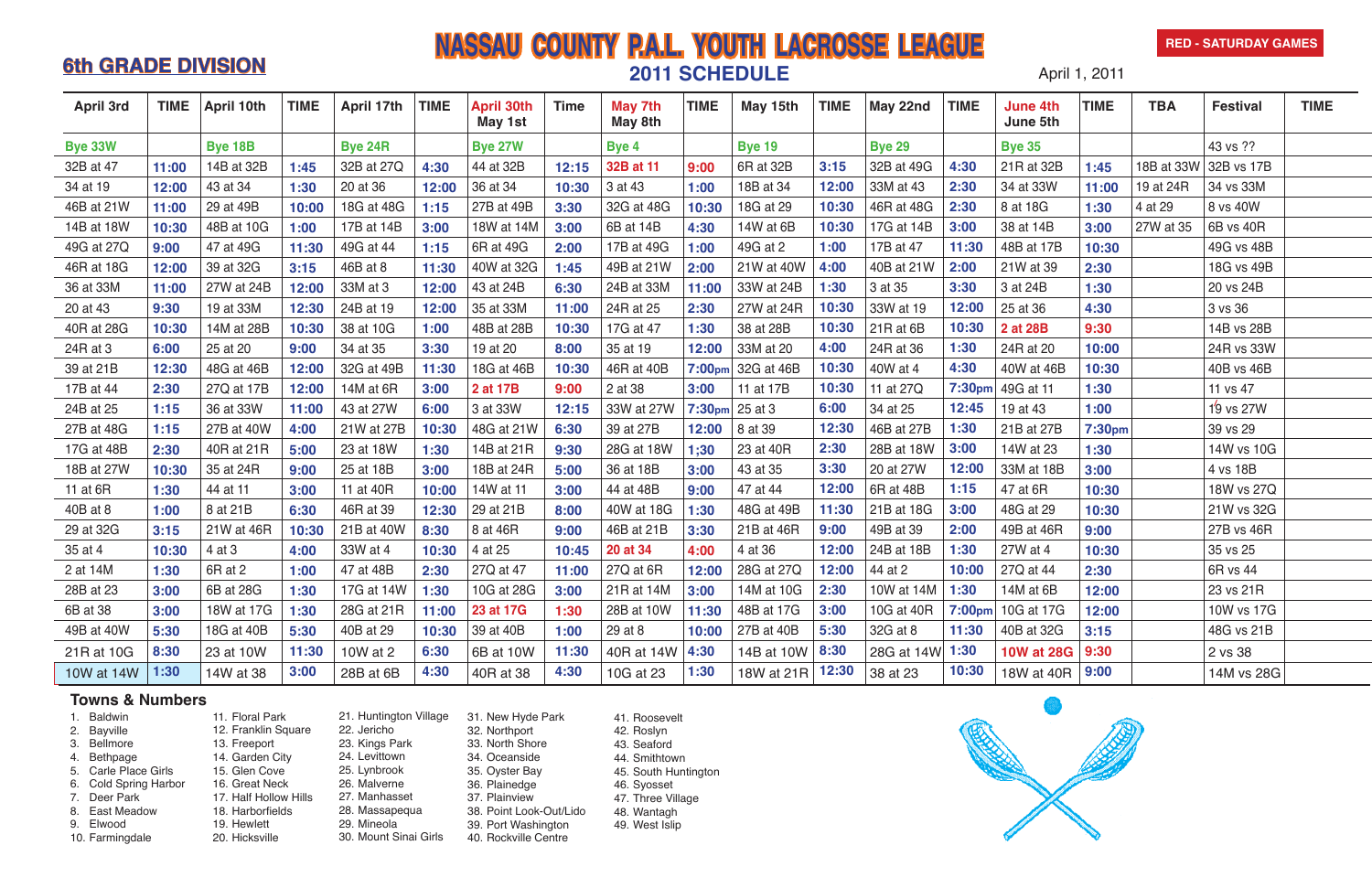### April 1, 2011

## **3RD / 4TH GRADE MIXED DIVISION**

# **NASSAU COUNTY P.A.L. YOUTH LACROSSE LEAGUE 2011 SCHEDULE**

#### **RED - SATURDAY GAMES**

- 1. Baldwin 2. Bayville 3. Bellmore 4. Bethpage 5. Carle Place Girls 6. Cold Spring Harbor 7. Deer Park 8. East Meadow 9. Elwood 10. Farmingdale 11. Floral Park
- 12. Franklin Square 13. Freeport 14.Garden City 15.Glen Cove 16.Great Neck 17. Half Hollow Hills 18. Harborfields 19. Hewlett 20. Hicksville 21. Huntington Village 32. Northport 22. Jericho
- 23.Kings Park 24. Levittown 25. Lynbrook 26. Malverne 27. Manhasset 28. Massapequa 29. Mineola 30. Mount Sinai Girls 31. New Hyde Park 33. North Shore
- 34.Oceanside
- 35.Oyster Bay
- 36.Plainedge
- 37.Plainview
- 38.Point Look-Out/Lido
- 39.Port Washington
- 40. Rockville Centre
- 41. Roosevelt
- - 42. Roslyn
		- 43.Seaford 44.Smithtown

| <b>April 3rd</b> |       | TIME   April 10th | <b>TIME</b> | April 17th | <b>TIME</b> | May 1st           | <b>Time</b> | May 7th<br>May 8th | <b>TIME</b> | May 15th        | <b>TIME</b> | May 21st<br>May 22nd | <b>TIME</b> | June 5th     | <b>TIME</b> | <b>TBA</b>       | <b>Festival</b> | <b>TIME</b> |
|------------------|-------|-------------------|-------------|------------|-------------|-------------------|-------------|--------------------|-------------|-----------------|-------------|----------------------|-------------|--------------|-------------|------------------|-----------------|-------------|
| 6 vs 23          | 1:30  | 8 vs 1            | 10:00       | 23 vs 9    |             | $12:30$ 15 vs 1   | 10:00       | 1 vs 23            |             | $12:00$ 31 vs 1 |             | $10:00$   9 vs 2     | 5:30        | 9 vs 1       |             | 10:30 22 at 31   | 1 vs 29         |             |
| 45 vs 9          | 2:00  | 29 vs 12          | 10:30       | 13 vs 2    | 5:00        | 7 vs 12           | 1:00        | 2 vs 7             | 6:30        | 23 vs 12        | 9:00        | 45 vs 37             | 10:30       | 45 vs 12     | 12:30       | $\vert$ 26 at 41 | 12 vs 22        |             |
| 13 vs 7          | 1:30  | 26 vs 13          | 10:00       | 16 vs 37   | 9:00        | 37 vs 13          | 10:00       | 9 vs 15            | 3:00        | 22 vs 13        | 10:00       | 41 vs 7              | 1:00        | 13 vs 31     | 2:30        | 16 at 13         | 13 vs 8         |             |
| 12 vs 15         | 10:30 | 41 vs 23          | 4:30        | vs 7       | 1:00        | 26 vs 23          | 1:30        | 6 vs 29            | 12:00       | 8 vs 45         | 1:30        | 23 vs 15             | 10:30       | 29 vs 37     | 9:00        | $\vert$ 29 at 2  | 23 vs 25        |             |
| 16 vs 29         | 10:30 | 37 vs 31          | 2:30        | 15 vs 8    |             | $10:00$   9 vs 31 | 2:30        | 16 vs 8            | 1:00        | 29 vs 9         | 12:30       | 13 vs 29             | 12:00       | 7 vs 15      | 10:30       |                  | 31 vs 15        |             |
| 22 vs 8          | 11:30 | 2 vs 45           | 1:30        | 6 vs 22    | 8:30        | 22 vs 45          | 12:00       | <b>37 vs 22</b>    | 9:00        | 41 vs 2         | 11:30       | 12 vs 8              | 10:00       | 26 vs 22     | 11:00       |                  | 45 vs 16        |             |
| 2 vs 25          | 12:00 | 25 vs 9           | 2:00        | 31 vs 25   |             | $10:45$ 25 vs 29  | 1:30        | <b>12 vs 25</b>    | 10:00       | 25 vs 37        | 9:00        | 1 vs 22              | 2:30        | 6 vs 25      | 9:30        |                  | 2 vs 37         |             |
| 1 vs 26          | 10:30 | 15 vs 16          | 1:00        | 12 vs 26   | 2:30        | 2 vs 16           | 1:00        | 31 vs 26           | 10:30       | 7 vs 16         | 1:00        | <b>25 vs 26</b>      | 10:30       | 23 vs 16     | 1:00        |                  | 7 vs 26         |             |
| 37 vs 41         | 4:30  | 7 at 6            | 3:00        | 29 vs 45   | 1:30        | 8 vs 6            | 10:30       | 45 vs 41           | 3:00        | $15$ vs $6$     | 3:00        | 31 vs 6              | 1:30        | 8 vs 41      | 3:00        |                  | 6 vs 41         |             |
| <b>Bye 31</b>    |       | <b>Bye 22</b>     |             |            |             | <b>Bye 41</b>     |             | <b>Bye 13</b>      |             | <b>Bye 26</b>   |             | <b>Bye 16</b>        |             | <b>Bye 2</b> |             |                  | <b>Bye 9</b>    |             |

### **Towns & Numbers**

- 45.South Huntington
- 46.Syosset
- 47. Three Village
- 48.Wantagh 49.West Islip



| <b>April 3rd</b> | <b>TIME</b> | April 10th | <b>TIME</b> | April 17th | <b>TIME</b> | May 1st            | <b>Time</b> | May 7th<br>May 8th   | <b>TIME</b> | May 15th                  | <b>TIME</b> | May 22nd         | <b>TIME</b> | June 5th         | <b>TIME</b> | <b>TBA</b> | <b>Festival</b> | <b>TIME</b> |
|------------------|-------------|------------|-------------|------------|-------------|--------------------|-------------|----------------------|-------------|---------------------------|-------------|------------------|-------------|------------------|-------------|------------|-----------------|-------------|
| 2 vs 8           | 10:00       | 41 vs 12   | 2:30        | 29 vs 34   | 9:00        | 15 vs 20           | 10:00       | <b>12 vs 34</b>      | 8:30        | 31 vs 20                  | 2:00        | 12 vs 20         | 10:00       | 45 vs 20         | 9:00        |            | 20 vs 8         |             |
| 29 vs 31         | 1:00        | 15 vs 34   | 9:00        | 31 vs 45   |             | 12:00 $ $ 45 vs 12 | 2:30        | $ 31 \text{ vs } 8 $ |             | 11:30 $ 8 \text{ vs } 12$ | 2:30        | 9 vs 29          | 10:30       | 9 vs 12          | 2:00        |            | 12 vs 31        |             |
| 45 vs 9          | 12:30       | 7 vs 8     | 10:00       | 8 vs 9     | 2:00        | 2 vs 34            | 9:00        | 41 vs 45             |             | 12:00 $34$ vs 45          | 12:00       | 45 vs 2          | 4:00        | 41 vs 8          | 10:00       |            | 34 vs 9         |             |
| 34 vs 7          | 12:00       | 2 vs 31    | 1:00        | 12 vs 2    |             | 11:00 $ 9$ vs 31   | 1:00        | 20 vs 2              |             | 11:30 $ 41 \text{ vs } 9$ | 2:00        | 31 vs 7          | 11:30       | $\vert$ 34 vs 31 | 1:00        |            | 45 vs 7         |             |
| 12 vs 15         | 9:00        | 29 vs 45   | 12:00       | 20 vs 7    |             | 11:30   8 vs 29    | 12:00       | $ 29 \text{ vs } 7$  | 5:00        | 15 vs 29                  |             | 12:00   8 vs 15  | 9:00        | 2 vs 29          | 12:00       |            | 29 vs 41        |             |
| 20 vs 41         | 3:00        | 20 vs 9    | 12:30       | 15 vs 41   | 3:00        | 7 vs 41            | 3:00        | $ 9 \text{ vs } 15$  | 4:30        | 7 vs 2                    |             | 10:00 $34$ vs 41 | 3:00        | 7 vs 15          | 9:00        |            | 2 vs 15         |             |
|                  |             |            |             |            |             |                    |             |                      |             |                           |             |                  |             |                  |             |            |                 |             |
|                  |             |            |             |            |             |                    |             |                      |             |                           |             |                  |             |                  |             |            |                 |             |

## **5th / 6TH GRADE MIXED DIVISION**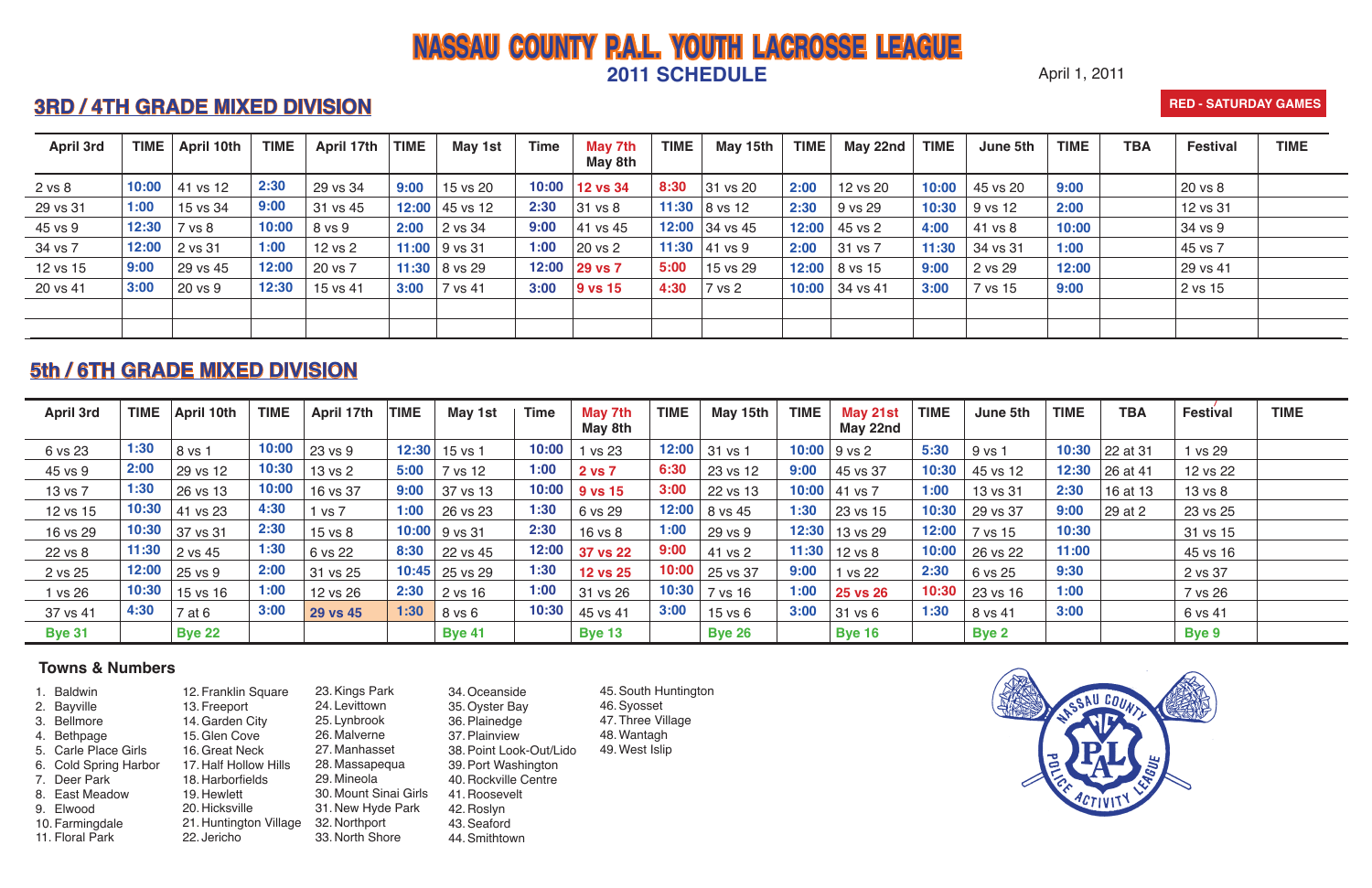April 1, 2011

• The player who commits a foul must sit out for the amount of time allocated

# **NASSAU COUNTY P.A.L. YOUTH LACROSSE LEAGUE 2011 SCHEDULE 2nd GRADE DIVISION**

#### 1. Baldwin

- 2. Bayville
- 3. Bellmore
- 4. Bethpage
- 5. Carle Place Girls
- 6. Cold Spring Harbor
- 7. Deer Park
- 8. East Meadow
- 9. Elwood
- 10. Farmingdale
- 11. Floral Park
- 12. Franklin Square
- 13. Freeport
- 14.Garden City
- 15.Glen Cove
- 16.Great Neck
- 17. Half Hollow Hills
- 18. Harborfields
- 19. Hewlett
- 20. Hicksville
- 21. Huntington Village
- 22. Jericho
- 23.Kings Park
- 24. Levittown
- 25. Lynbrook
- 26. Malverne
- 27. Manhasset
- 28. Massapequa
- 29. Mineola
- 30. Mount Sinai Girls
- 31. New Hyde Park
- 32. Northport
- 33. North Shore
- 34.Oceanside
- 35.Oyster Bay
- 36.Plainedge
- 37.Plainview
- 38.Point Look-Out/Lido
- 39.Port Washington
- 40. Rockville Centre
- 41. Roosevelt
- 42. Roslyn
- 43.Seaford
- 44.Smithtown
- 45.South Huntington
- 46.Syosset
- 47. Three Village
- 48.Wantagh
- 49.West Islip

## **Towns & Numbers**

## **General Rules:**

 $\overline{\phantom{a}}$ 

- The field will be reduced in size. A field of 90 yards long by 45 yards wide will be ideal
- Each town must provide their own high school kids as referees (two is ideal).
- Each referee will be paid \$35.00 per game
- Stick Length 33-42 inches
- Two (2) coaches on field. one stays back and the other follows the play.

- The games will be comprised of four 12 minute running time quarters.
- There will be two attackmen, three midfielders, two defenseman and a goalie
- 1 Coach from each team is allowed on the field
- No body checking or One Arm checks. A body check or a one arm check is a 2 minute penalty and full time must be served. ALL OTHER P.A.L. AND N.Y. STATE MODIFIED RULES APPLY.
- All penalties will be assessed by giving the offended team a fast break
- The player who commits a foul must sit out for the amount of time allocated to the penalty even if a goal is scored
- If a goal is scored on a penalty fast break the team that committed the foul can add the additional player.
- All penalties will be assessed by giving the offended team a fast break
- to the penalty even if a goal is scored
- If a goal is scored on a penalty fast break the team that committed the foul can add the additional player
- **1. a. FRESHMAN DIVISION (A NO CONTACT 2ND GRADE DIVISION)**

#### **Game Day Rules:**

**The Freshman Division will consist of 1st and 2nd graders only, age 6 & 7 years old. In no case will a kindergarten and below or a 3rd grader and above participate in this division. This is a training Division.**



## **2nd GRADE PLAYING RULES ~~~~ 2nd GRADERS CAN NOT PLAY UP!!! ~~~~ If a community plays a 1st or 2nd grader up, the team will be dropped from the league**

|            | <b>April 10th</b> | <b>TIME</b> | <b>April 17th</b> | <b>TIME</b> | <b>April 30th</b><br>May 1st | <b>TIME</b> | May 7th<br>May 8th | <b>Time</b> | May15th       | <b>TIME</b> | May 22nd       | <b>TIME</b> | June 5th       | <b>TIME</b>       |
|------------|-------------------|-------------|-------------------|-------------|------------------------------|-------------|--------------------|-------------|---------------|-------------|----------------|-------------|----------------|-------------------|
|            | 18G vs 46W        | 12:00       | 32G vs 28G        | 10;30       | 32G vs 49G                   | 9:30        | 6B vs 28G          | 9:00        | 28G vs 49G    | 10:00       | 6B vs 49G      | 6:00        | 46W vs 28G     | 8:00              |
|            | 32G vs 6B         | 12:00       | 17G vs 10G        | 8:30        | 46W vs 10G                   | 8:30        | 49G vs 18G         | 9:00        | 18G vs 10G    | 8:30        | 17G vs 18G     | 9:00        | 21W vs 6B      | 1:00              |
|            | 17G vs 23         | 9:00        | 6B vs 18G         | 9;00        | <b>28G vs 17G</b>            | 9:00        | 10G vs 46B         | 1:30        | 46B vs 6B     | 12:00       | 28G vs 46B     | 12:00       | 10G vs 32G     | 5:00              |
| Ę          |                   |             | 49G vs 46B        | 12:00       | 46B vs 21W                   | 9:30        | 21W vs 46W         | 3:00        | 46W vs 32G    | 4:00        | 23 vs 46W      | 1:30        | 49G vs 17G     | 9:00              |
| <b>ASP</b> |                   |             | 23 vs 21W         | 9:30        | 18G vs 23                    | 9:00        | 23 vs 32G          | 5:00        | 21W vs 17G    | 10:30       | 10G vs 21W     | 9:30        | 46B vs 23      | 9:00              |
|            |                   |             | <b>Bye 46W</b>    |             | Bye 6B                       |             | <b>Bye 17G</b>     |             | <b>Bye 23</b> |             | <b>Bye 32G</b> |             | <b>Bye 18G</b> |                   |
|            |                   |             | 17B vs 10W        | 10;00       | <b>7 vs 17B</b>              | 10:30       | 17B vs 28B         | 10:30       | 32B vs 17B    | 9:00        | 17B vs 6R      | 3:00        | 18B vs 17B     | 10:30             |
|            |                   |             | 21B vs 28B        | 12:00       | 10W vs 21B                   | 8:00        | 21B vs 32B         | 4:00        | 18B vs 21B    | 9:30        | 49B vs 21B     | 8:00        | 21B vs 46R     | 12:00             |
|            |                   |             | 49B vs 32B        | <b>4:00</b> | 28B vs 49B                   | 8:00        | 49B vs 18B         | 10:30       | 46R vs 49B    | 11:30       | 46R vs 10W     | 8:30        | 6R vs 49B      | 4:00              |
|            |                   |             | 6R vs 18B         | 10;30       | 32B vs 6R                    | 12:00       | 6R vs 46R          | 12:00       | 7 vs 6R       | 1:30        | 32B vs 7       | 10:00       | 10W vs 32B     | 4:00              |
|            |                   |             | 46R vs 7          |             | 10;00   18B vs 46R           | 12:00       | 10W vs 7           | 9:00        | 28B vs 10W    | 10:00       | 28B vs 18B     | 10:30       | 7 vs 28B       | 8:00              |
|            |                   |             |                   |             |                              |             |                    |             |               |             |                |             |                |                   |
|            |                   |             | 24B vs 20         | 9:00        | 29M vs 24B                   | 9:00        | 24B vs 12R         | 11:00       | 13 vs 24B     | 9:00        | 24B vs 39B     | 8:45        | 42B vs 24B     | 9 <sub>k</sub> 00 |
|            |                   |             | 4 vs 12R          | 9:00        | 20 vs 4                      | 10:30       | 4 vs 13            | 10:00       | 42B vs 4      | 10:30       | 24G vs 4       | 10:30       | 4 vs 12B       | 11:00             |
|            |                   |             | 24G vs 13         | 10:00       | 12R vs 24G                   | 10:30       | <b>24G vs 42B</b>  | 10:00       | 12B vs 24G    | 10:30       | 12B vs 20      | 9:00        | 39B vs 24G     | 10:30             |
| W          |                   |             | 39B vs 42B        | 4:00        | 13 vs 39B                    | 8:45        | 39B vs 12B         | 9:00        | 29M vs 39B    | 10:15       | 13 vs 29M      | 9:00        | 20 vs 13       | 10:00             |
| <b>EST</b> |                   |             | 12B vs 29M        | 9:00        | 42B vs 12B                   | 11:30       | 20 vs 29M          | 9:00        | 12R vs 20     | 1:00        | 12R vs 42B     | 5:00        | 29M vs 12R     | 12:30             |
|            |                   |             | 24R vs 36         | 9:00        | 29W vs 24R                   | 12:00       | <b>24R vs 22</b>   | 3:00        | 2 vs 24R      | 12:00       | 24R vs 39W     | 10:15       | 42W vs 24R     | 12:00             |
|            |                   |             | 33 vs 22          | 10:00       | 36 vs 33                     | 2:30        | 33 vs 2            | 10:00       | 42W vs 33     | 12:00       | 37 vs 33       | 2:00        | 33 vs 12W      | 11:00             |
|            |                   |             | 37 vs 2           | 8:00        | 22 vs 37                     | 10:00       | 37 vs 42W          | 11:30       | 12W vs 37     | 3:00        | 12W vs 36      | 9:00        | 39W vs 37      | 1:30              |
|            |                   |             | 39W vs 42W        | 5:30        | 2 vs 39W                     | 10:15       | 39W vs 12W         | 12:30       | 29W vs 39W    | 8:45        | 2 vs 29W       | 10:30       | 36 vs 2        | 10:00             |
|            |                   |             | 12W vs 29W        | 10:30       | 42W vs 12W                   | 9:00        | 36 vs 29W          | 10:30       | 22 vs 36      | 9:00        | 22 vs 42W      | 6:15        | 29W vs 22      | 9:30              |